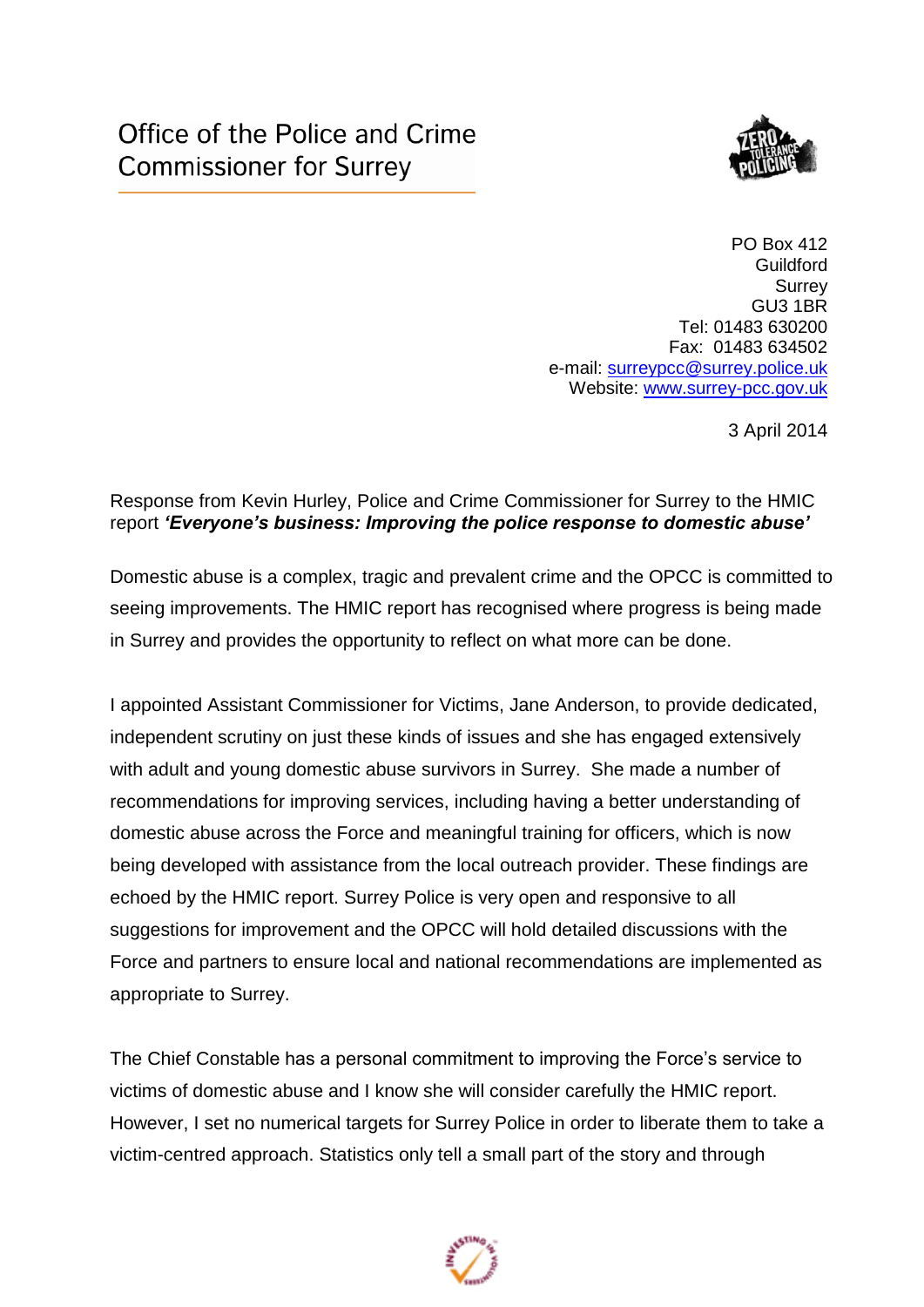listening to victims we know that often they do not wish to use the criminal justice process to end the abuse. From our work with survivors, we understand that leaving an abusive partner needs to be carefully managed and making that decision is fraught with practical and emotional difficulty. It also has to be recognised that the criminal justice system will have a significant impact on the victim's experience and outcome achieved. In every case, the focus first and foremost must be on protecting all victims of abuse and families and providing a sensitive and emotionally intelligent service.

Later this year, my office will take responsibility for the local commissioning of victim services. Through listening to many victims affected by domestic abuse and other crime, we will provide support tailored to their specific needs to help them cope, recover and rebuild their lives. We have identified areas where we can do more, such as services for children and young people, and I am committed to doing so.

Early recognition of domestic abuse is critical to protecting victims and I'm pleased the confidence, empathy and knowledge of the Surrey Police contact centre staff is highlighted in the HMIC's report. The report also recognises the commitment of hardworking specialist and frontline officers to pursue perpetrators and protect victims and if there is more we can do to share information and co-ordinate efforts, I welcome these ideas. An issue highlighted in the report that we will closely look at is how our frontline officers and staff are keen to know who the serial perpetrators and high-risk victims are in their communities, so that they will be able to provide a better service to help keep victims safe.

I am pleased that the good relationships we have in Surrey with all of the agencies involved in this issue have been noted by HMIC. Only through a holistic approach will we increase disclosure of abuse and build a victim's trust to achieve the best outcome for them. The recently established Multi-Agency Safeguarding Hub (MASH) is a significant step forward and the Multi-Agency Risk Assessment Conference (MARAC) is regarded as working well. We have a strong foundation to build on and we continue to actively participate in the multi-agency groups established for the development, commissioning and monitoring of domestic abuse services.

It has to be acknowledged that budgets are being cut year on year. We are maximising efficiency wherever possible to reinvest in the frontline and we are the only force in the